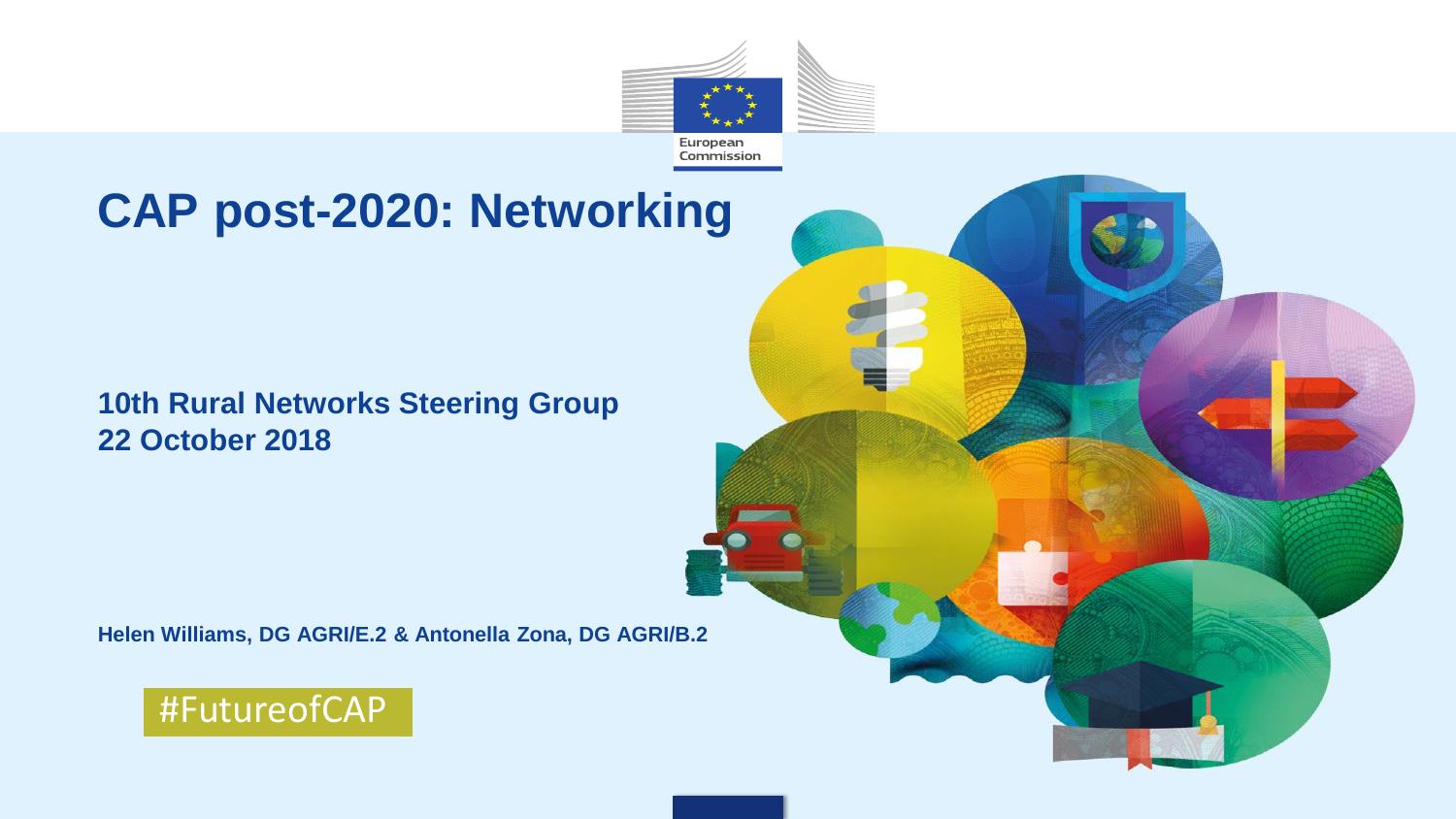# Part I

# European & National CAP Networks

### Article 113 - CAP Strategic Plan Regulation

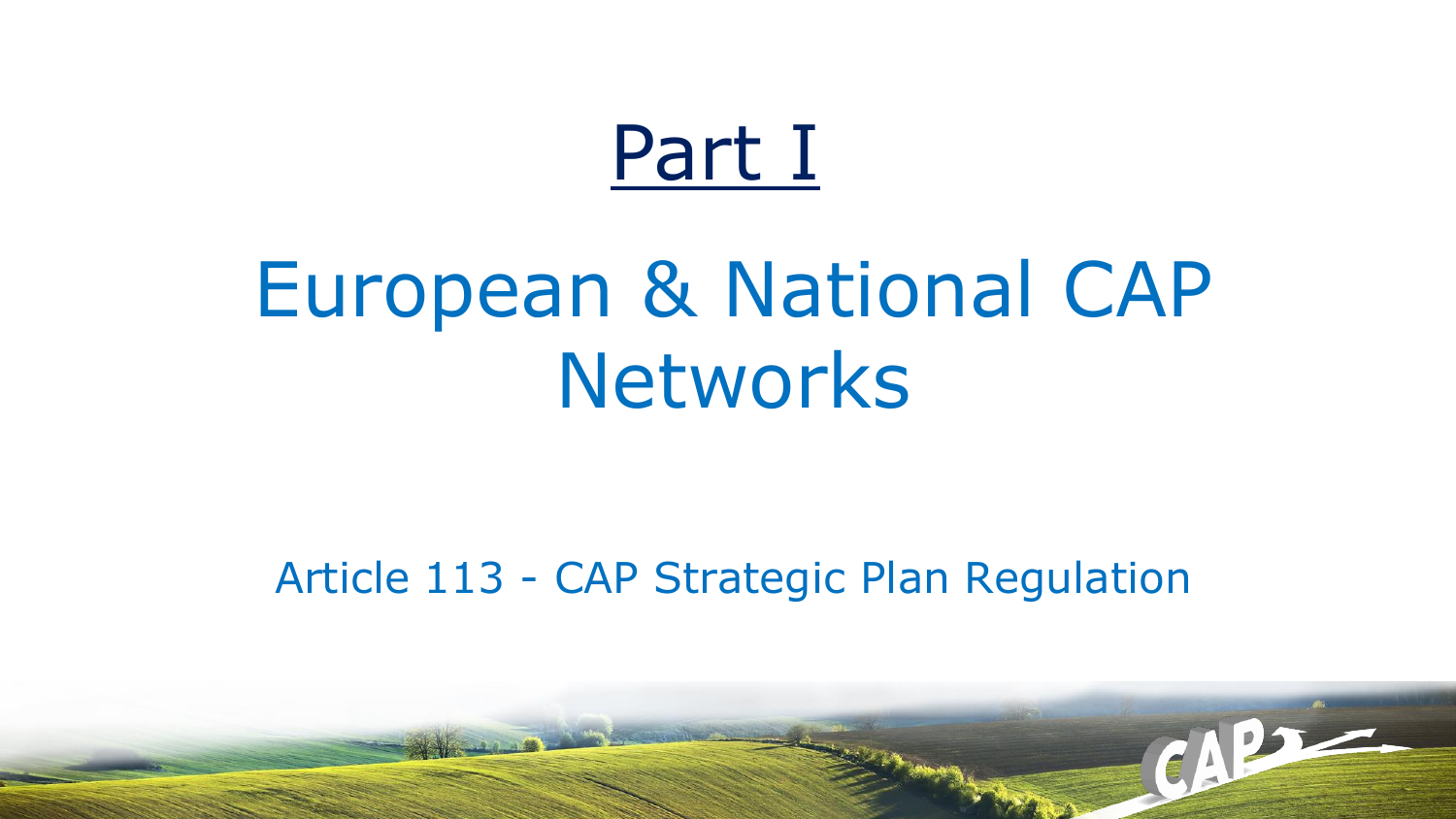## Implications of New CAP for Networking

#### **Increased importance:**

- $\triangleright$  New delivery model  $\rightarrow$  more flexibility and subsidiarity
- ➢ Increased need for peer to peer exchanges, knowledge sharing and stakeholder involvement
- ➢ Emphasis on knowledge & innovation
- ➢ Tool to communicate on CAP and what it delivers

### **COM proposal:**

- ➢ Recognises networks as a "key tool to drive and steer policy"
- ➢ Builds on good experience from the ENRD, EIP-AGRI and NRNs

CAPT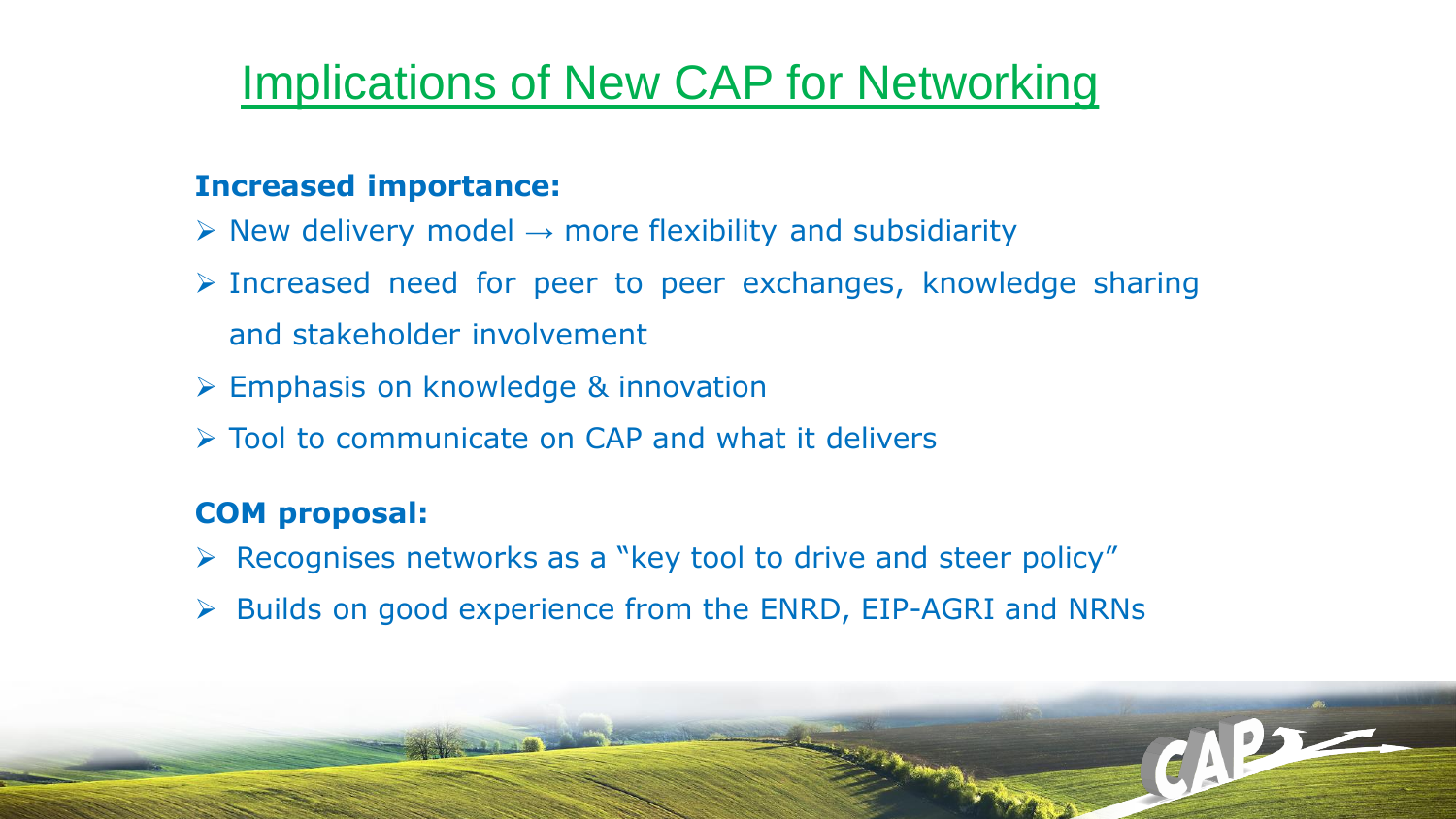## European & National CAP Networks *[Art. 113]*

CAPT

*Platforms for exchange of knowledge*

#### **Structures:**

- ✓ National CAP Network
- ✓ Single European CAP Network

### **Networking objectives :**

- ✓ Increase involvement of stakeholders in CAP Plans
- $\checkmark$  Supporting MS in the implementation of CAP Plans
- $\checkmark$  Facilitating peer-to-peer learning and interaction at all levels
- $\checkmark$  Fostering innovation & knowledge transfer in an inclusive way
- $\checkmark$  Supporting monitoring and evaluation capacities at all levels
- $\checkmark$  Contribute to disseminating CAP plan results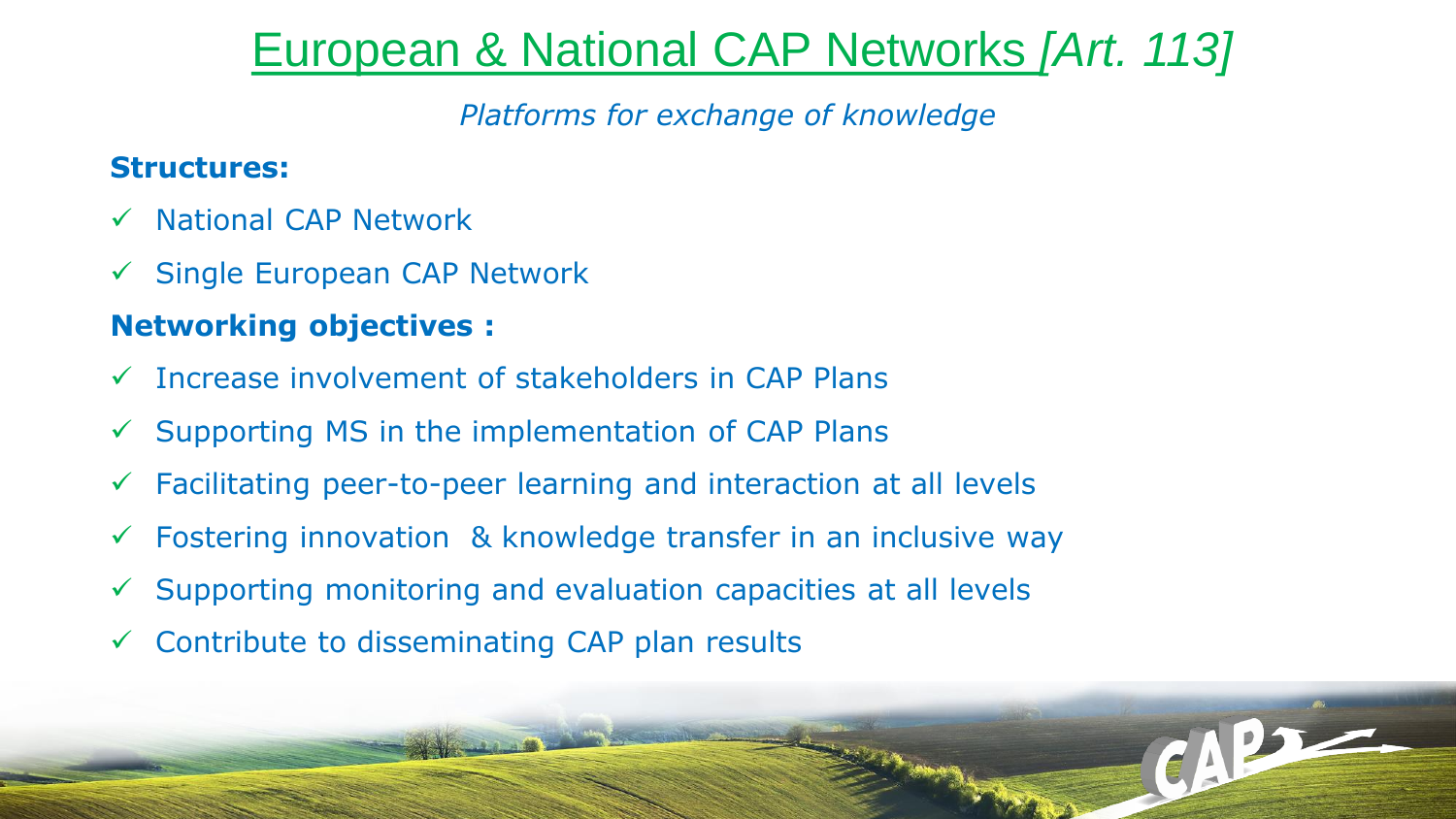## European & National CAP Networks *[Art. 113]*

### **Main tasks:**

- ✓ Collection, analysis, dissemination of information/good practices under CSP
- $\checkmark$  Capacity building at all levels, including monitoring and evaluation
- $\checkmark$  Analytical work on agriculture and rural areas relevant for CAP plan
- $\checkmark$  Facilitating exchange of experience and peer-to-peer learning between stakeholders
- $\checkmark$  Facilitating networking of structures and projects, i.e. LAGs, EIP OGs, etc.
- ✓ Linking to other Union strategies/networks
- $\checkmark$  Contribution to future developments (CAP plans, policy)
- ✓ National CAP networks: participate in & contribute to activities of EU CAP network

CAPT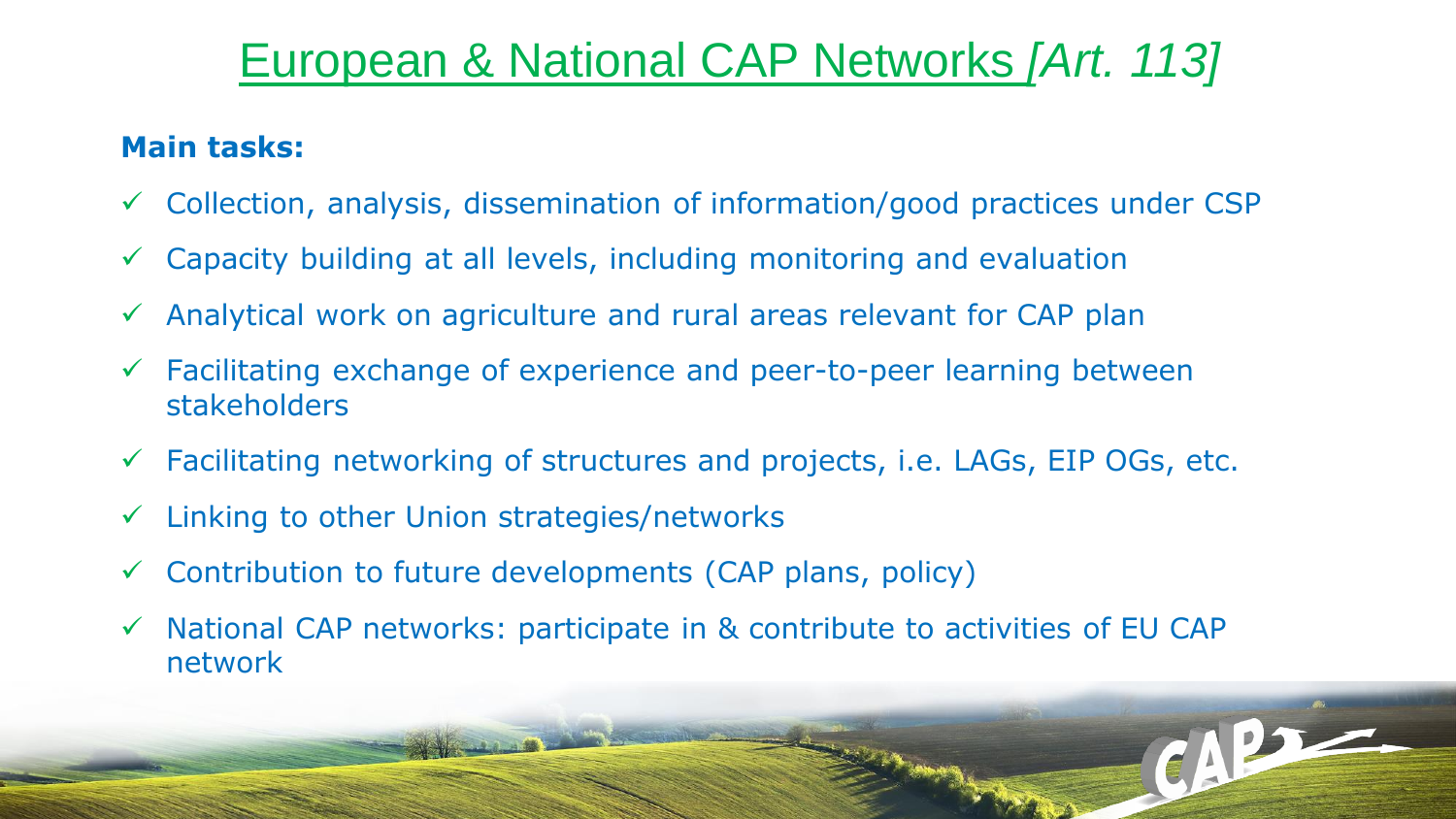### European & National CAP Networks

CAPT

### **Recap- What's New?**

- $\triangleright$  Reinforced need and role for networking
- ➢ Single EU CAP network replacing current ENRD and EIP Networks
- ➢ National CAP networks- instead of current NRNs
- ➢ Scope: extension of networking to whole CAP Strategic Plan (Pillar I & II)

But continuity in key network objectives & tasks

### **Other elements:**

- ➢ Financing: EAFRD Technical assistance
- ➢ Future governance structures? (outside current legal proposals)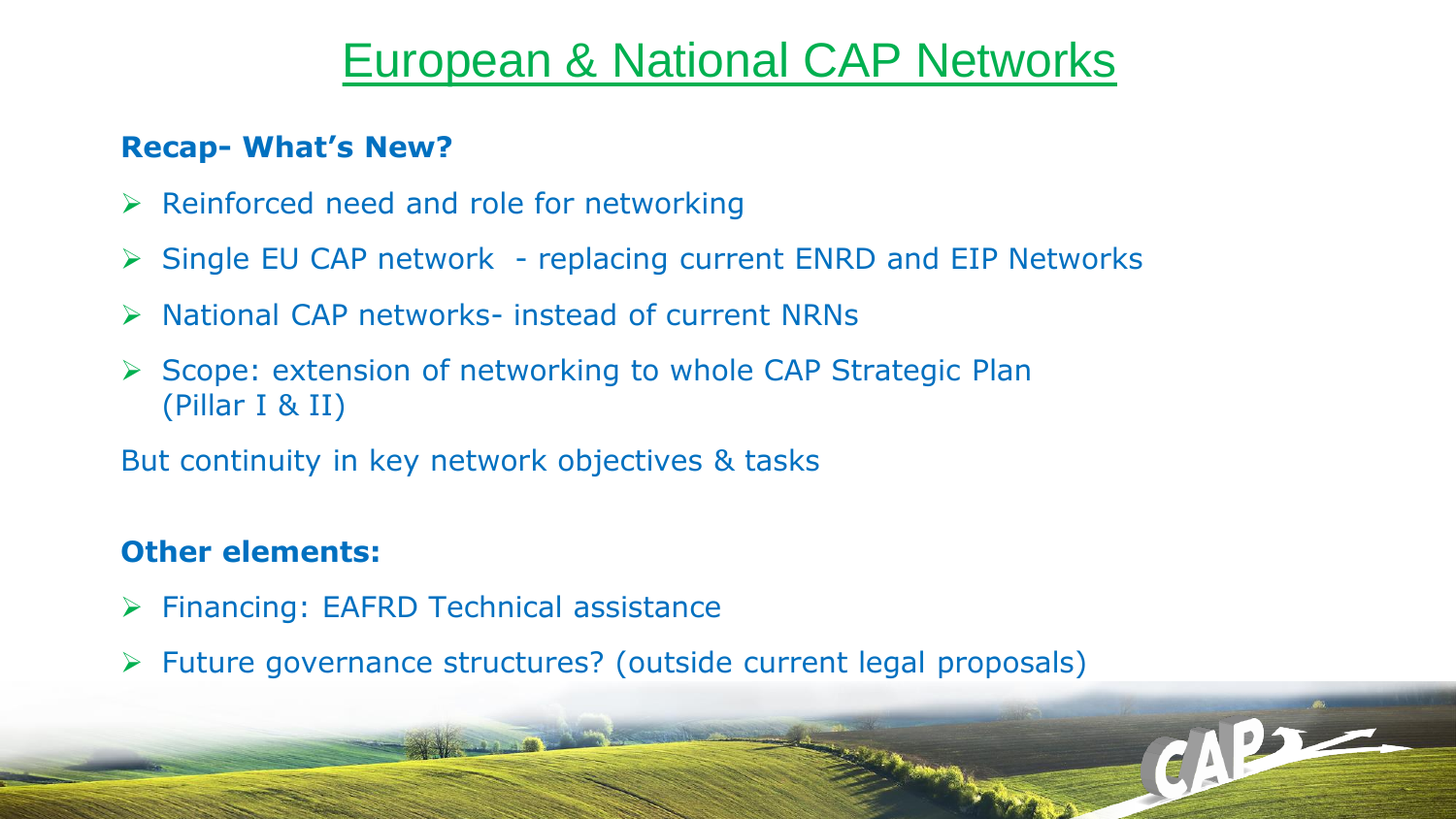# Part II

# Networking for Innovation

CAP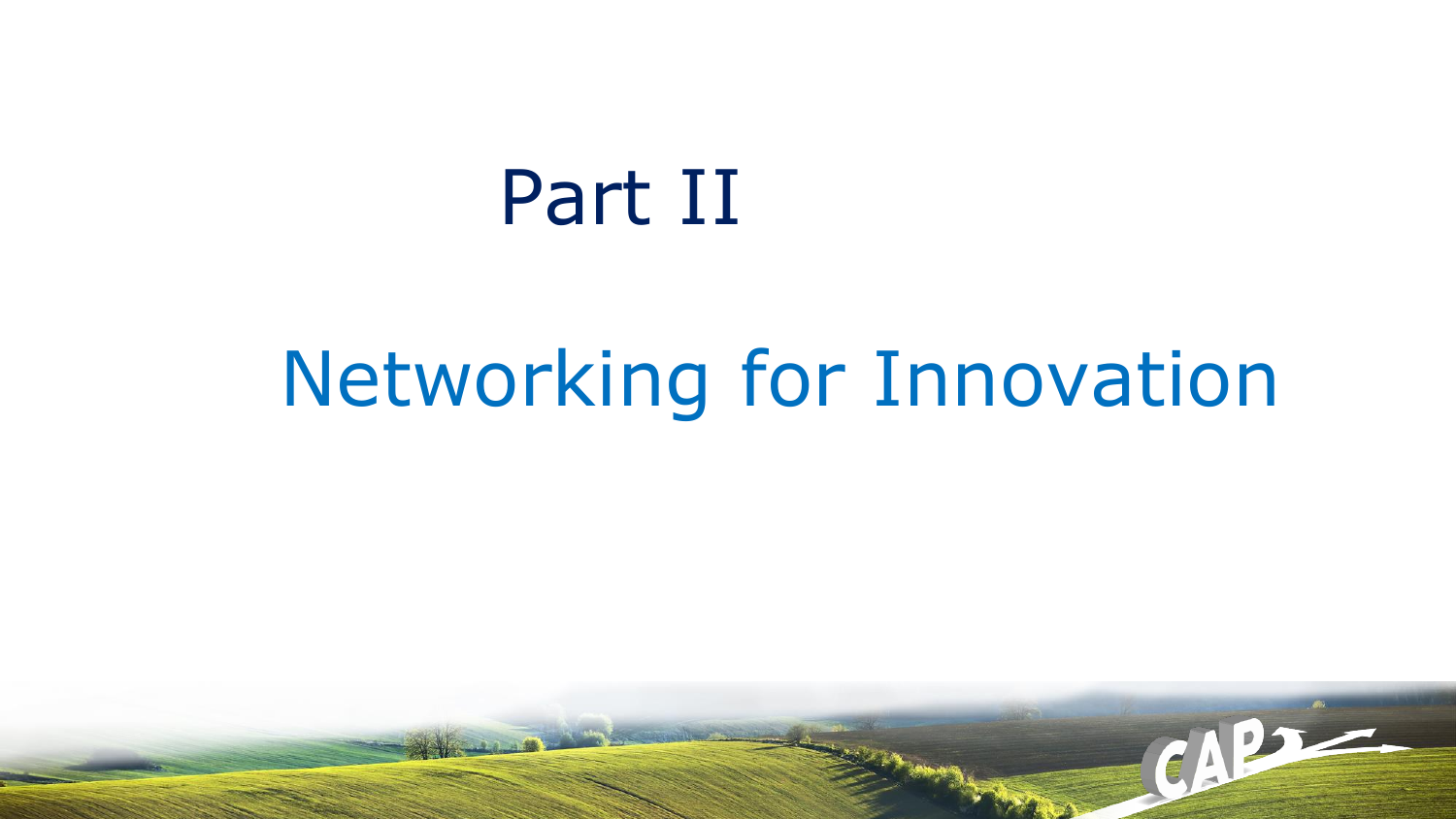### **INTEGRATED APPROACH ON MODERNISATION, INNOVATION AND KNOWLEDGE FLOWS**



Agriculture and Rural Development

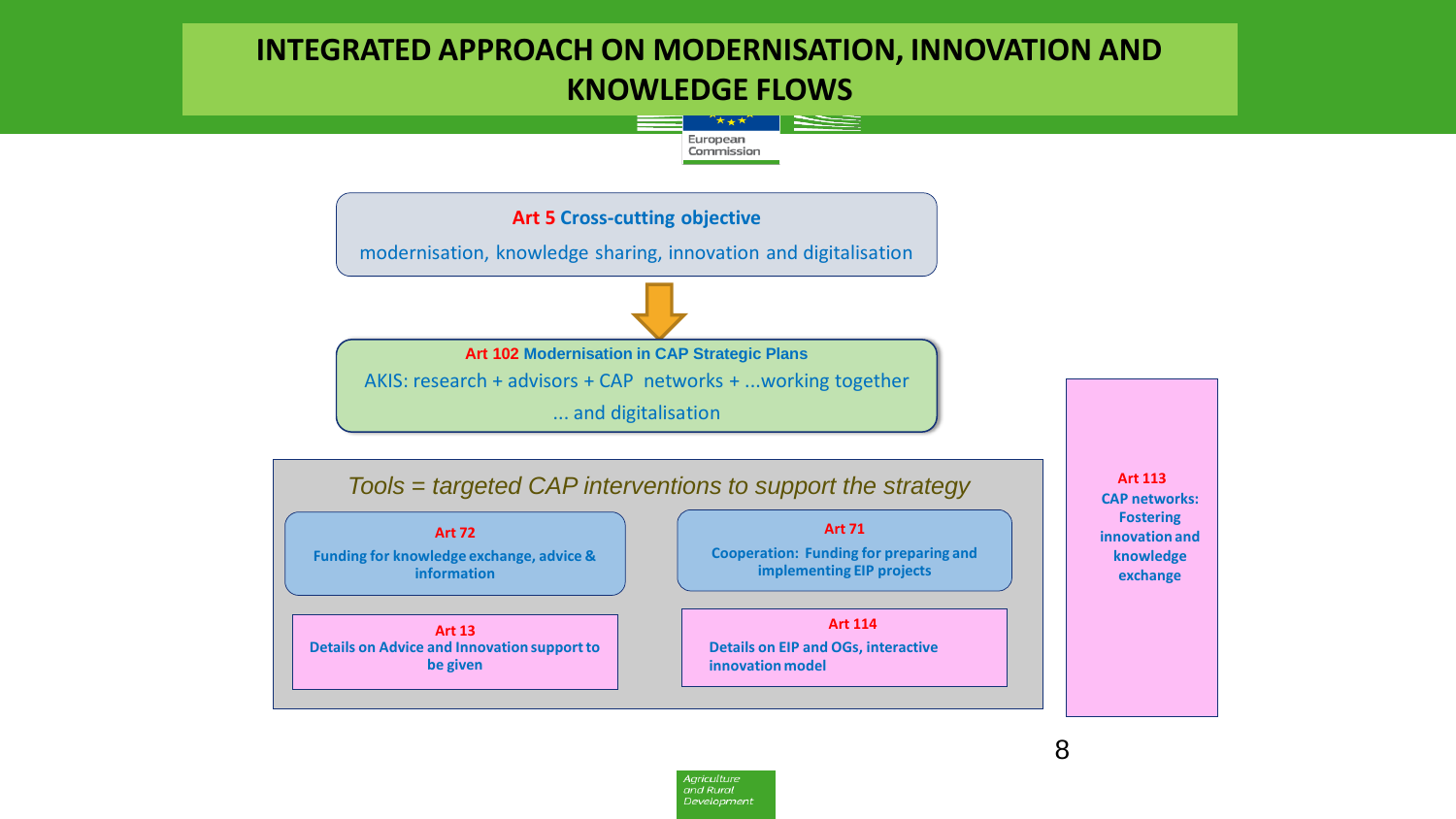#### **CAP Networks are an essential component of a well-functioning AKIS**